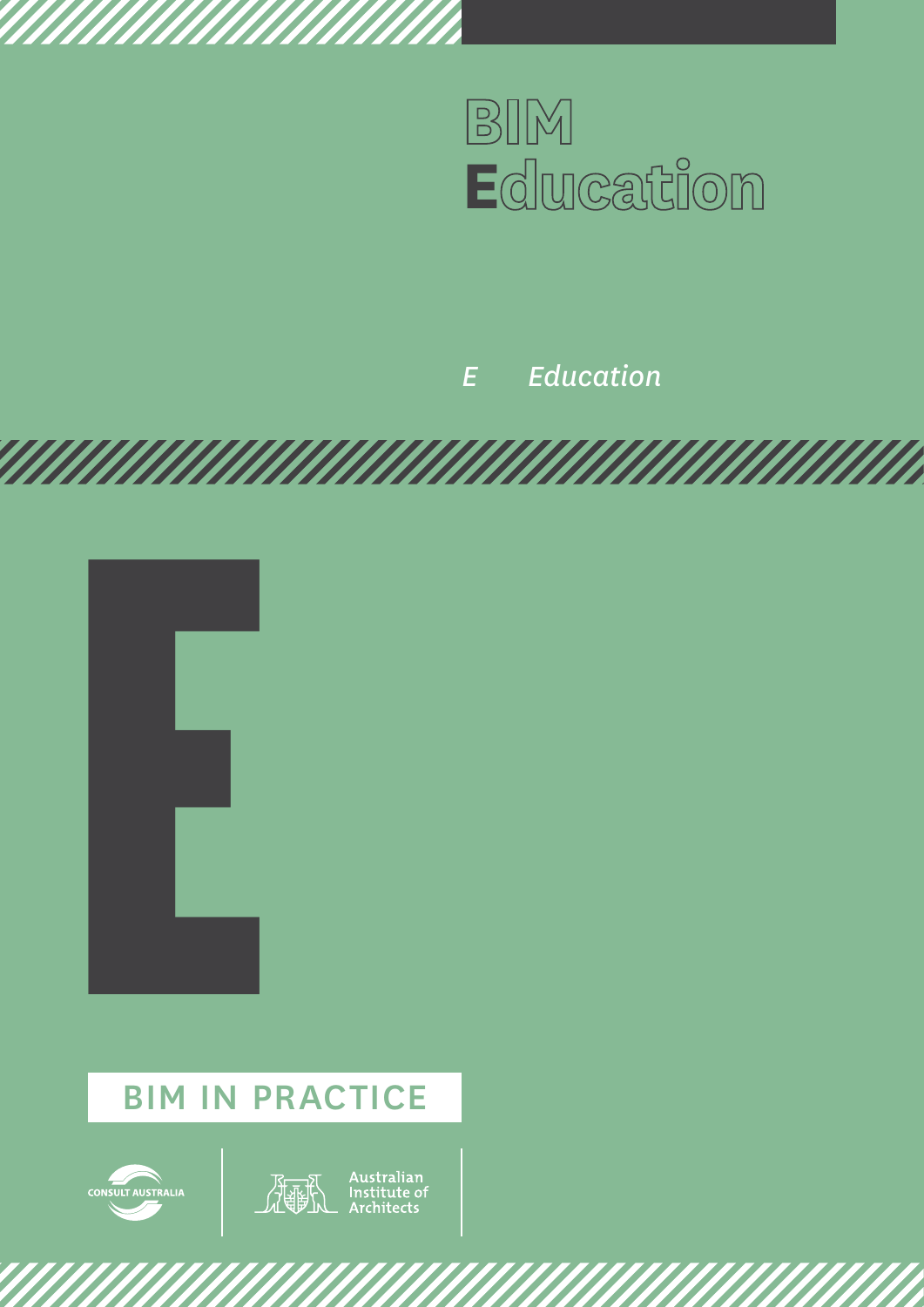# BIM **E**dlucation

# *E Education*

**Contributors:** 

Bilal Succar (Chair), Change Agents

Carl Agar, Menco Electrical

Scott Beazley, Project Services Paul Berkemeier, Australian Institute of

Architects

Richard Choy, NATSPEC//Construction Information

Rosetta Di Giangregorio, RMIT / TAFE

Steven Donaghey, Suters Architects

Chris Linning, Sydney Opera House

Jennifer Macdonald, UTS

Rodd Perey, Architectus

Jim Plume, UNSW

### E Education [Version 1 - August 2012]

#### Disclaimer:

All material in this document is copyright to:

• either, or jointly, the Australian Institute of Architects and Consult Australia; or

 $\cdot$  a third party, from whom the material is licensed for inclusion on this site.

No reproduction of the material is authorised unless written permission is first obtained from both the Australian Institute of Architects and Consult Australia.





### **E BIM Education**

<u>TAN MANAMAN MANAMAN MANAMAN M</u>

- E1 BIM Education and BIM Learners
- E2 BIM Learning Providers
- E3 BIM Learning Spectrum

This document is jointly published by the Australian Institute of Architects and Consult Australia and contains information prepared by the joint Australian Institute of Architects and Consult Australia BIM/IPD Steering Gr The Australian Institute of Architects and Consult Australia make no representations, either jointly or severally, about the content and suitability of the material, for any purpose, It is provided 'as is' without express any warranties of merchantability or fitness. In no event will the Australian Institute of Architects or Consult Australia be liable, whether in contract, negligence or other action arising out of or in connection with the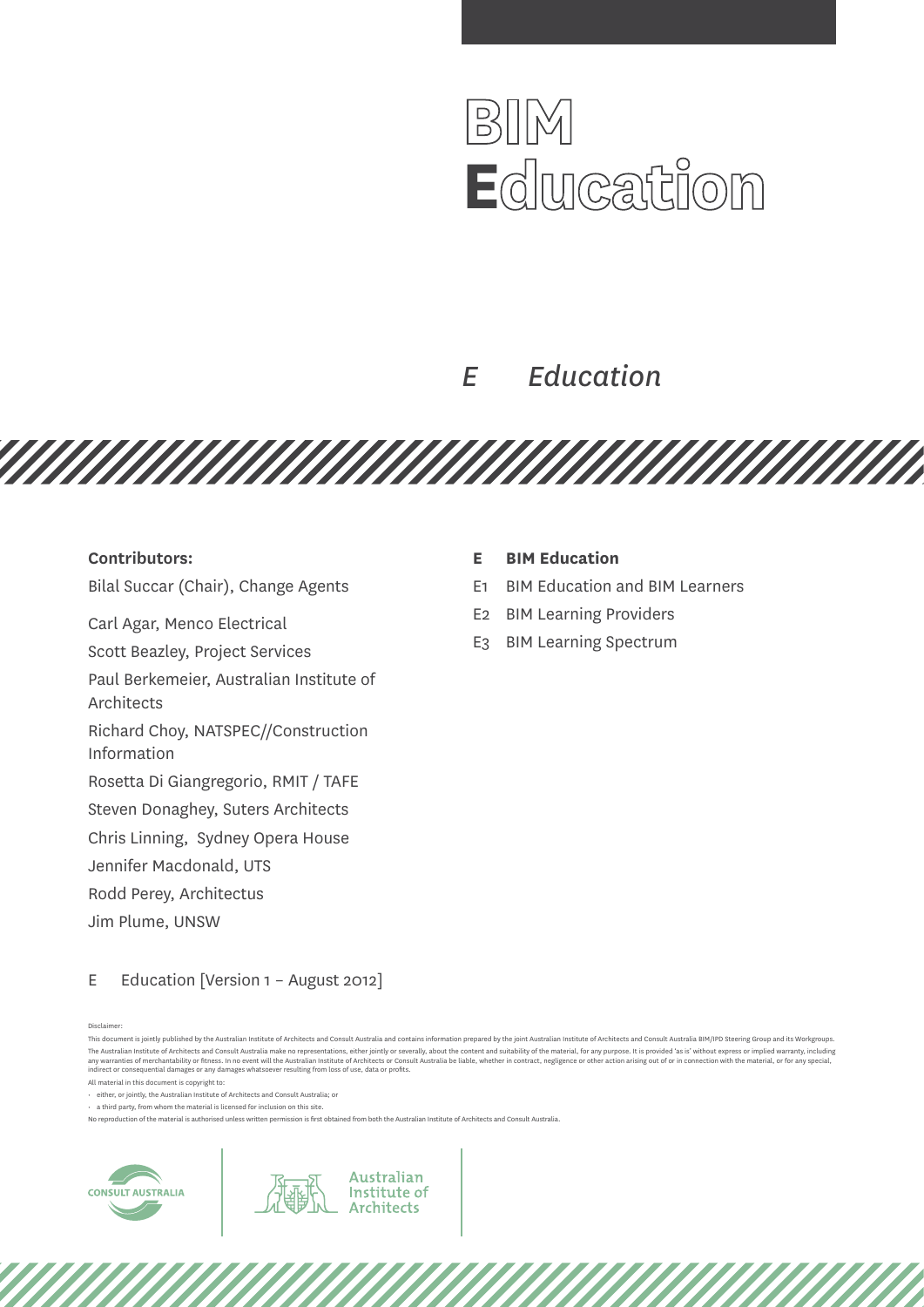# PREFACE<br>www.www.www.www.www.www.www.www.ww

Building Information Modelling (BIM) is a transformative approach to designing, constructing and operating the built environment. BIM includes a wide range of concepts, tools and workflows which need to be learned and applied by industry stakeholders. BIM Education represents the process of acquiring the necessary knowledge and the required skills to generate BIM deliverables and satisfy their respective requirements.

The documents gathered here stem from the efforts of the BIM Education Working Group (EWG). The EWG started its six month mandate back in December 2011 and included 11 members, equally split between industry (practicing professionals) and academia (university/TAFE lecturers and researchers).

There are three documents in the BIM Education section. Read together, they represent the position of the EWG, an invitation for an open discussion, and a foundation for further work. Read separately, each document covers a specific aspect of our work:

- **Document E1** introduces BIM Education, the group's objectives and the structure underlying this effort. It also identifies BIM Learners and their varied requirements
- **Document E2** identifies BIM Learning providers and the current status of BIM Education
- **Document E3** introduces the BIM Learning Spectrum and a draft Collaborative BIM Education Framework

At the conclusion of each document, a summary set of BIM Educational Principles (EP)s is provided. These 20 principles highlight the group's position and provide opportunities for future discussions covering:

- **why** BIM Education is the shared responsibility of industry and academia
- what needs to be done to identify the BIM learning requirements of all construction industry stakeholders
- **where** best to start in a suitably comprehensive BIM learning approach
- who needs to participate in defining, developing and delivering BIM education
- **how** best to convert BIM educational principles into BIM learning opportunities
- **when** a BIM education mechanism can be instigated to deliver BIM learning dividends

- Document E3 introduces the B<br>draft Collaborative BIM Educat<br>At the conclusion of each docume<br>Educational Principles (EP)s is pre-<br>highlight the group's position and<br>future discussions covering:<br>- **why** BIM Education is t The BIM Education working group hopes this effort resonates well with all those who stand to benefit from a collaborative approach to BIM Education. We also hope the three documents, the framework and the embedded principles instigate a fruitful discussion between - and within - industry and academia.



Bilal Succar (Change Agents) Chair: BIM Education Working Group

E // Education [Version 1 – August 2012] // Page 3

,,,,,,,,,,,,

,,,,,,,,,,,,,,,,,,,,,,

 $\overline{I}$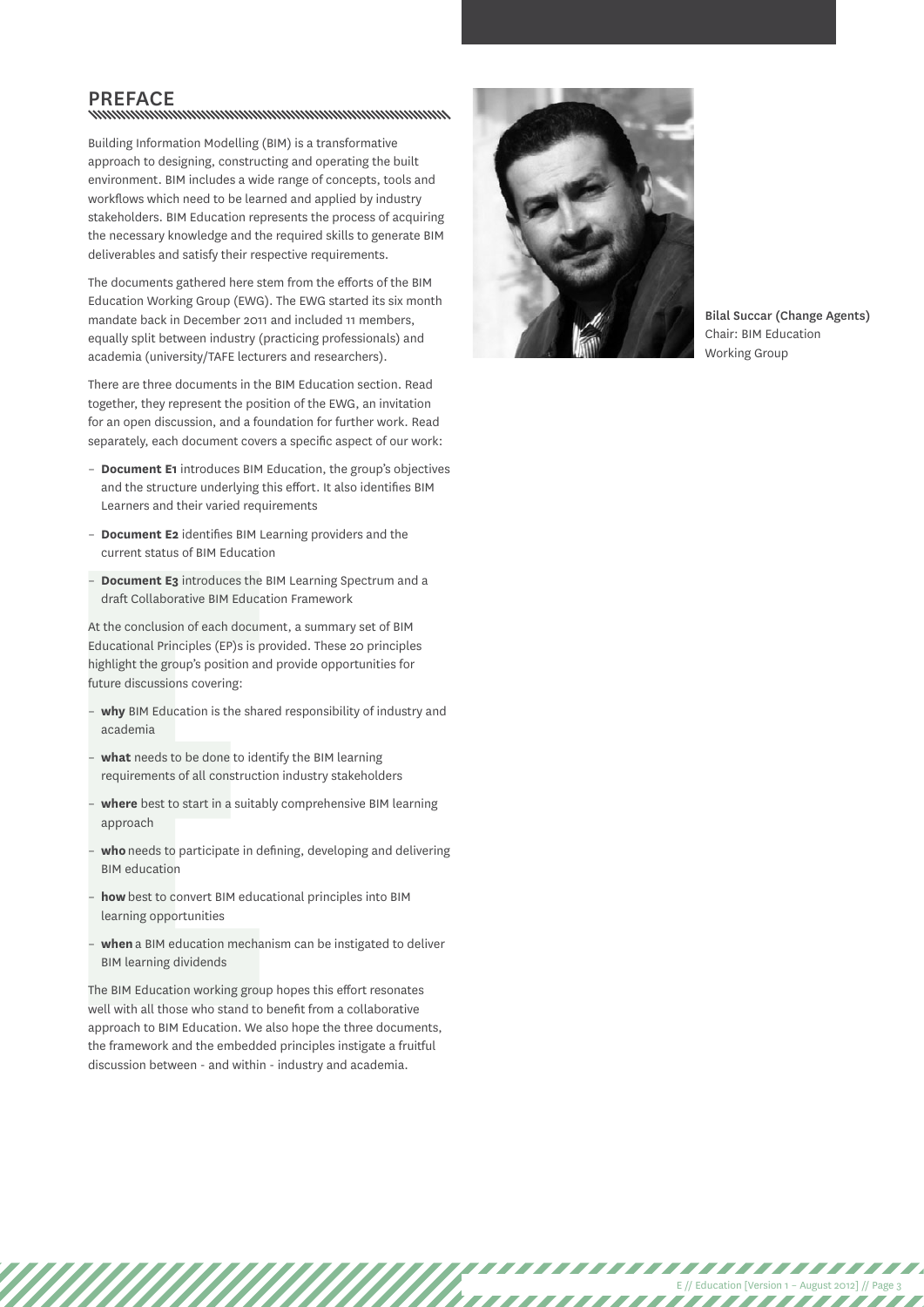

*E1 BIM Education & BIM Learners*





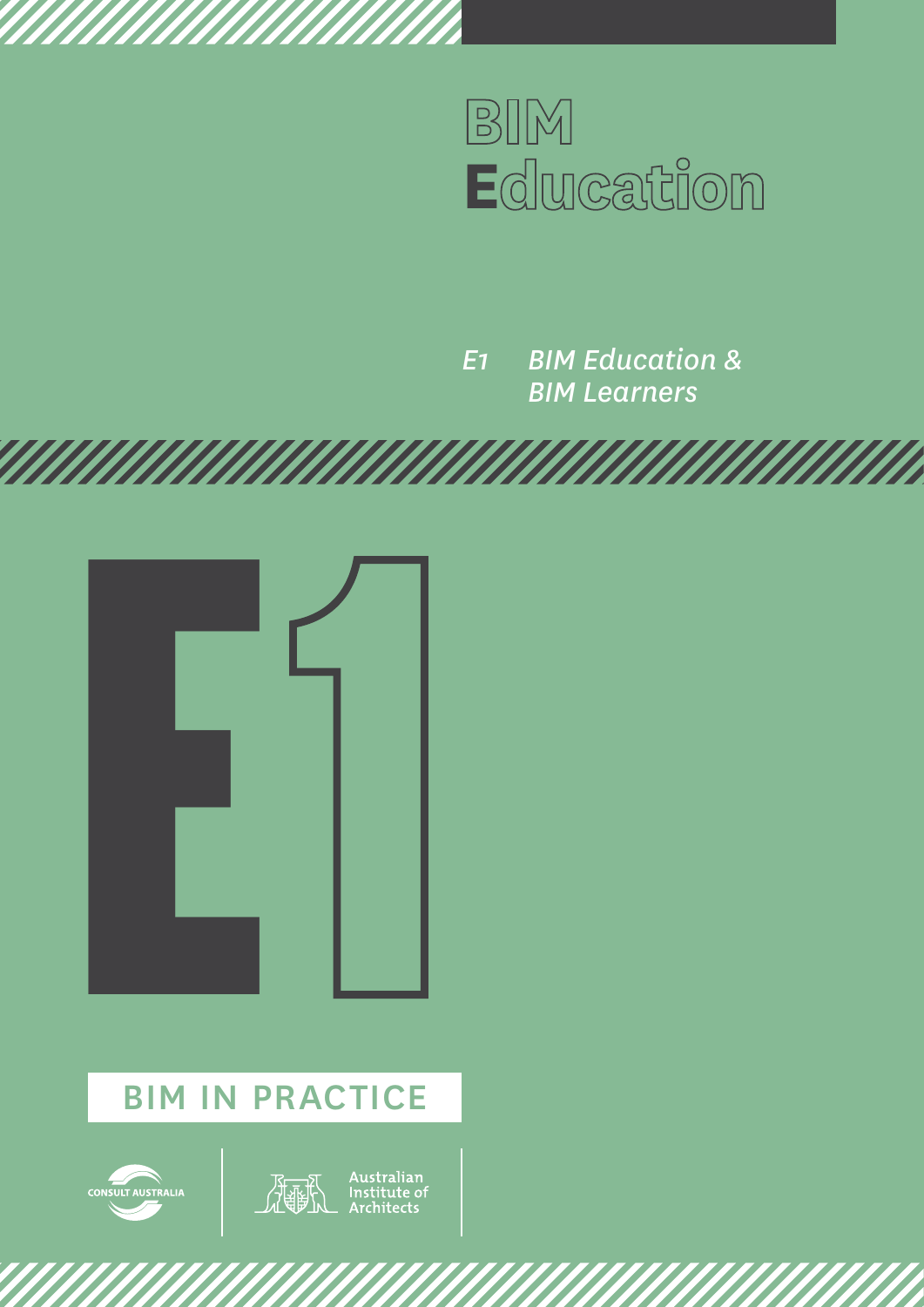

*E1 BIM Education & BIM Learners*

**Contributors:** 

Bilal Succar (Chair) // Change Agents

Carl Agar, Menco Electrical

Scott Beazley, Project Services

Paul Berkemeier, Australian Institute of

Architects

Richard Choy, NATSPEC//Construction Information

Rosetta Di Giangregorio, RMIT / TAFE

Steven Donaghey, Suters Architects

Chris Linning, Sydney Opera House

Jennifer Macdonald, UTS

Rodd Perey, Architectus

Jim Plume, UNSW

E BIM Education

<u>TAN MANAMAN MANAMAN MANAMAN M</u>

- **E1 BIM Education and BIM Learners**
- E2 BIM Learning Providers
- E3 BIM Learning Spectrum

E.1 BIM Education & BIM Learners [Version 1 – August 2012]

Disclaimer:

All material in this document is copyright to:

• either, or jointly, the Australian Institute of Architects and Consult Australia; or

 $\cdot$  a third party, from whom the material is licensed for inclusion on this site.

No reproduction of the material is authorised unless written permission is first obtained from both the Australian Institute of Architects and Consult Australia.

Australian

Institute of **Architects** 



This document is jointly published by the Australian Institute of Architects and Consult Australia and contains information prepared by the joint Australian Institute of Architects and Consult Australia BIM/IPD Steering Gr The Australian Institute of Architects and Consult Australia make no representations, either jointly or severally, about the content and suitability of the material, for any purpose, It is provided 'as is' without express any warranties of merchantability or fitness. In no event will the Australian Institute of Architects or Consult Australia be liable, whether in contract, negligence or other action arising out of or in connection with the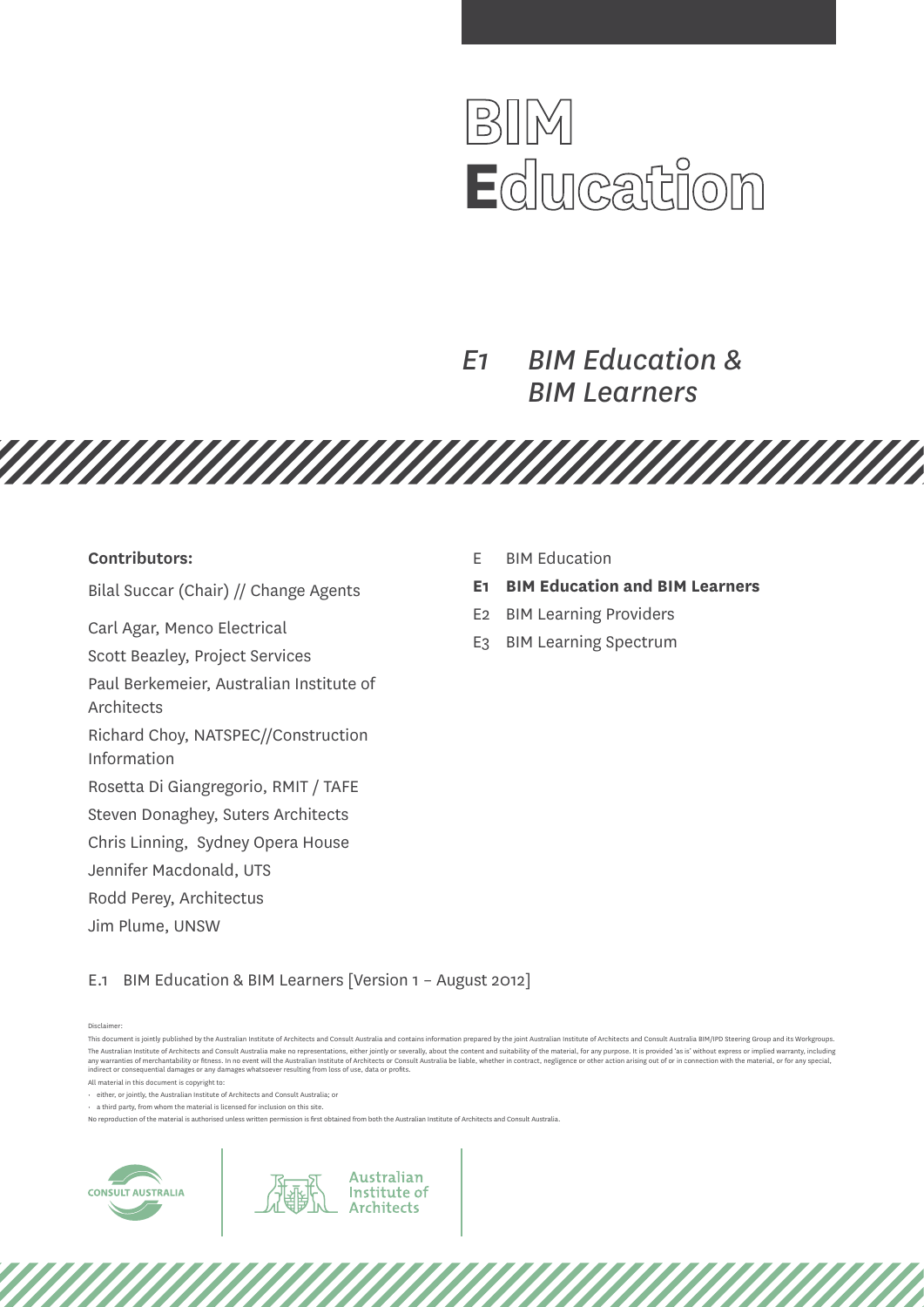## INTRODUCTION<br>www.www.www.www.www.www.www.www.ww

BIM is a wide array of evolving technologies, processes and policies. Identifying how to best teach or learn about BIM is still being explored by a great number of industry stakeholders. After much discussion, the BIM Education Working Group (EWG) adopted two complementary objectives. The first objective is to deliver a **Collaborative BIM Education Framework**. The second is to deliver a **BIM Education Position Paper** (this document) which describes the working group's position. Both objectives aim to:

- instigate an in-depth discussion with both academia and industry
- connect with other groups, both in Australia and internationally, engaged in developing complementary educational deliverables
- lay foundations for further work by AIA/Consult Australia and their future BIM Education partners

With the limited time and resources available to this Group, we've chosen to focus on identifying a foundational part of the Collaborative BIM Education Framework – defining the BIM Learning Spectrum (refer to **E3 – BIM Learning Spectrum** as part of this series of documents).

# Understanding BIM Education

**UNDERSTANDING E**<br>
WINDIMINITY MINITY MINITY BIM Education is the process of leand practical knowledge relating<br>
and protocols. Underlying BIM Ed<br>
data management), procedural (<br>
regulatory topics (eg, risk management)<br>
- BIM Education is the process of learning' the sum of conceptual and practical knowledge relating to BIM technologies, workflows and protocols. Underlying BIM Education are many technical (eg, data management), procedural (eg, team collaboration) and regulatory topics (eg, risk management). These topics need to be:

- integrated within educational curricula
- made readily available to practicing professionals

Such a broad **BIM Learning Spectrum** would serve current professionals, future professionals (current students) and the teachers/trainers who educate them (collectively referred to as **BIM Learners**).

### Why is BIM Education important?

BIM Education is an effort that ranges from spreading basic awareness about BIM risks and benefits to solidifying specialist BIM knowledge and skills. BIM Education facilitates collaboration between project participants of all disciplines – and across all project lifecycle phases. BIM Education is the main communication method to spread technology-enabled, processdriven and policy-encouraged advances in design, construction and operation of facilities. It empowers current and future generations of industry practitioners to achieve increases in productivity, reduction in waste and fulfilment of an aesthetic and sustainable future.

As discussed in several national reports and international guides – refer to the *National BIM Initiative*<sup>2</sup> , *BIM in Australia Report*<sup>3</sup> and *Impacts of Building Information Models*<sup>4</sup> – BIM Education is a foundational activity, a critical need for both industry and academia, and a priority due to the apparent skill shortage in this sector in Australia.

BIM plays a key role in facilitating more effective collaboration across disciplines during the full lifecycle of a building project. This relies on accurate exchange of 3D model data and associated information, either through the use of compatible proprietary software applications or the use of an open BIM standard like Industry Foundation Classes (IFC). At present this is based on file exchange, but in the future it is clear that shared BIM database servers will play a more significant role in supporting collaborative processes. This leads to a growing need for industry practitioners to be educated about collaborative work practices and processes that make use of BIM technologies. This should become a core component of professional design and construction education. It follows that Collaborative BIM Education is best developed in a cooperative manner involving all stakeholders, whether universities, TAFE, professional training associations, accreditation bodies and AEC organisations (referred to collectively as the BIM Learning Providers).

The BIM Education Working Group strongly believes that there is a great opportunity for academia and industry to work together to develop BIM curricula that reinforce the value of BIM within the collaborative work practices. We see that a cooperative approach to developing and delivering BIM Education to students and professionals would be a great benefit to the industry.

- 2 The National Building Information Modelling Initiative: *Volume 1 Strategy - A report for the Department of Innovation, Industry, Science, Research and Tertiary Education*, (2012) prepared by buildingSMART Australasia, but at the time of writing, not yet released publicly.
- 3 BIM in Australia, a report prepared by Star Monde on behalf of AIA/Consult Australia who conducted a number of BIM/IPD forums across Australia in October/November 2010
- 4 *Productivity in the Buildings Network: Assessing the Impacts of Building Information Models* prepared by the Allen Consulting Group and submitted to the Built Environment Industry Innovation Council (BEIIC) in October 2010

E.1 // BIM Education & BIM Learners [Version 1 – August 2012] // Page 3

,,,,,,,,,,,,,,,,,,,,,,,,,

7777777777777777

1 Refer to Bloom's Taxonomy [\(http://en.wikipedia.org/wiki/Bloom's\\_](http://en.wikipedia.org/wiki/Bloom) [Taxonomy](http://en.wikipedia.org/wiki/Bloom)) for a wide definition of learning and learning objectives.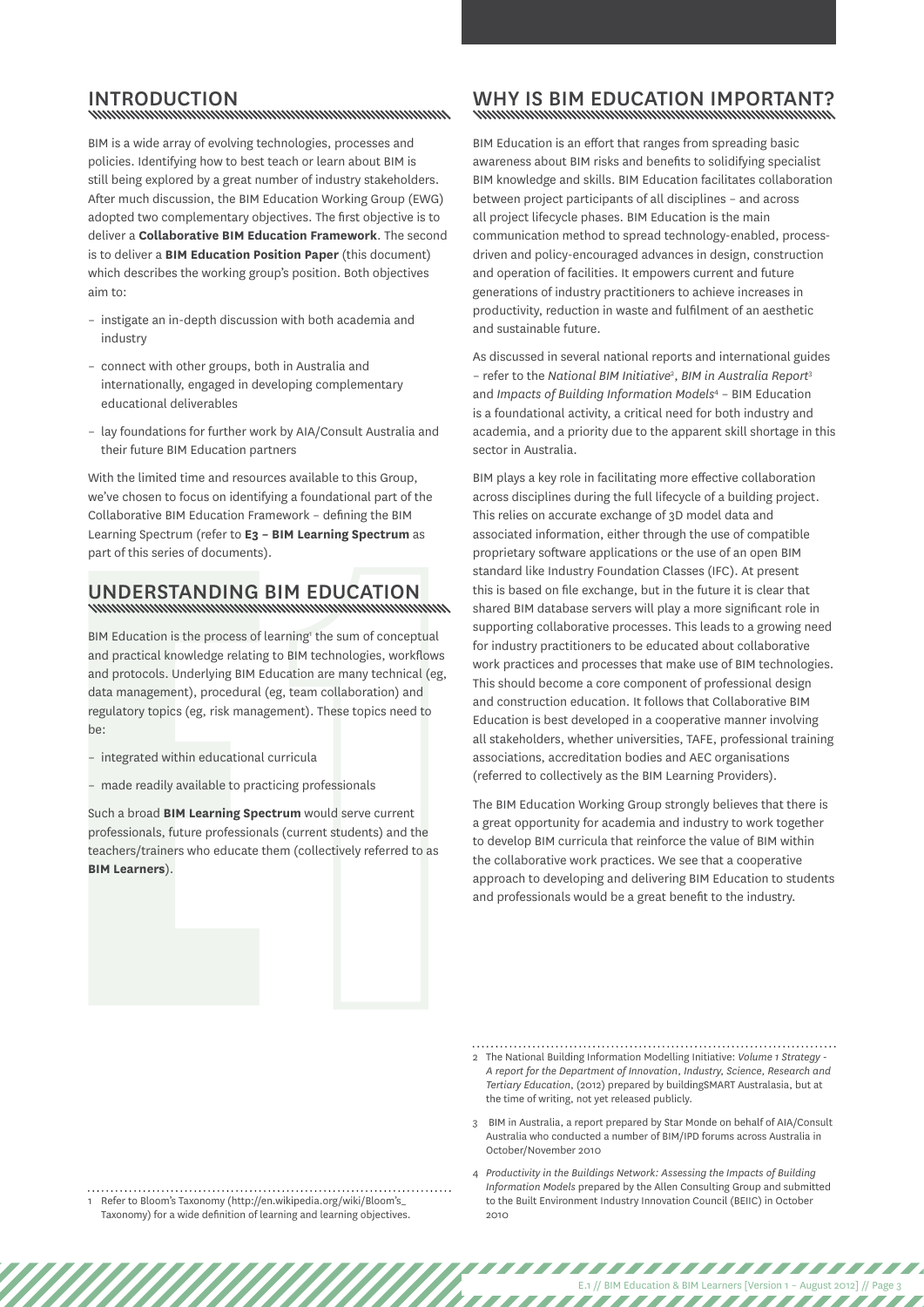# Who is a BIM Learner?

BIM technologies and workflows affect all those involved in the design, construction and operation of facilities, ranging across design professionals, managers and tradespeople. In this position paper, we refer to all those who want to learn about Building Information Modelling – in its widest definition – as BIM Learners.

BIM Education focuses on individual learning as opposed to organisational learning. This distinction is important as most BIM guides and national workshops focus on standards, legal implications and success stories. With the exception of training focused on technical tasks, the learning needs of individual users in the midst of this BIM-led industry transformation are not well supported. This is specifically true for a great number of individuals within both industry and academia.

### **Within industry**

- Employees of small organisations with small training budgets these individuals will have to depend on unstructured learning from ad-hoc sources (eg, learning from internet postings, attending user-led groups, etc).
- Employees of single-discipline organisations these individuals will need structured guidance to develop and extend their collaborative BIM skills.
- Team managers and project leaders who require due to the nature of their roles – adequate BIM knowledge in how to manage the deliverables of staff under their guidance.
- Managers and senior managers who are tasked with leading their organisations through the ever-changing BIM landscape.

### **Within academia**

- Students of universities/TAFE institutions who are yet to embrace BIM Education – these students may want to prepare themselves for a working environment where data-rich models and multidisciplinary collaboration is fast becoming the norm rather than the exception.
- Lecturers within universities/TAFE institutions who are yet to embrace BIM Education – these lecturers may wish to expose themselves and then their students to BIM tools and workflows.
- Deans, heads of schools and directors who are tasked with leading their schools and departments – in response to industry's requirements – to keep abreast of collaboration technologies and workflows.
- Accreditation boards which are tasked with reviewing and accrediting universities/TAFE courses and programs.

The above simplified list highlights the varied nature of BIM Learners and their equally varied requirements. In essence, every individual who needs BIM technologies, workflows and protocols within any construction sector, at any position or role, or within a university, TAFE or AEC organisation, is a potential BIM Learner.

## Conclusion

The accelerating proliferation of BIM within the Construction Industry prompts current and future professionals to continuously learn new technologies, workflows, and protocols. Industry stakeholders – whether they are professionals, academics or tradespeople – need to unceasingly match their knowledge and skills with evolving market requirements. All need to learn and all need to educate others.

BIM Learning includes all those affected by BIM concepts and tools; whether they are students or teachers within tertiary institutions; professionals within AEC organisations; or tradespeople on the job site. BIM Education is the sum of all these individual learners, the BIM topics they need to learn and the learning materials they require.

#### **Summary**

- EP1. *BIM Education is the shared responsibility of academia and industry*
- Individuals with rieed structured<br>
extend their collaborative BIM :<br>
 Team managers and project lea<br>
manage the deliverables of stat<br>
 Managers and senior managers<br>
their organisations through the<br>
their organisations th EP2. BIM Education addresses the requirements of current professionals (irrespective of formal qualification), future professionals (students) and their teachers/ trainers
	- EP3. BIM Education encompasses all modes of BIM Learning (tertiary courses, industry workshops, online media and on-the-job training)
	- EP4. BIM Education ranges from spreading awareness to developing highly specialised skills
- EP5. BIM Education should be made available to all those who need it in formats which are mindful of their respective disciplines, specialities, roles, education and experience levels
- EP6. Collaborative BIM Education should be developed and delivered collaboratively
- EP7. Every individual within the construction industry is a potential BIM Learner, and every BIM Learner is a potential BIM Learning Provider

E.1 // BIM Education & BIM Learners [Version 1 – August 2012] // Page 4

,,,,,,,,,,,,,,,,,,,,,,,,,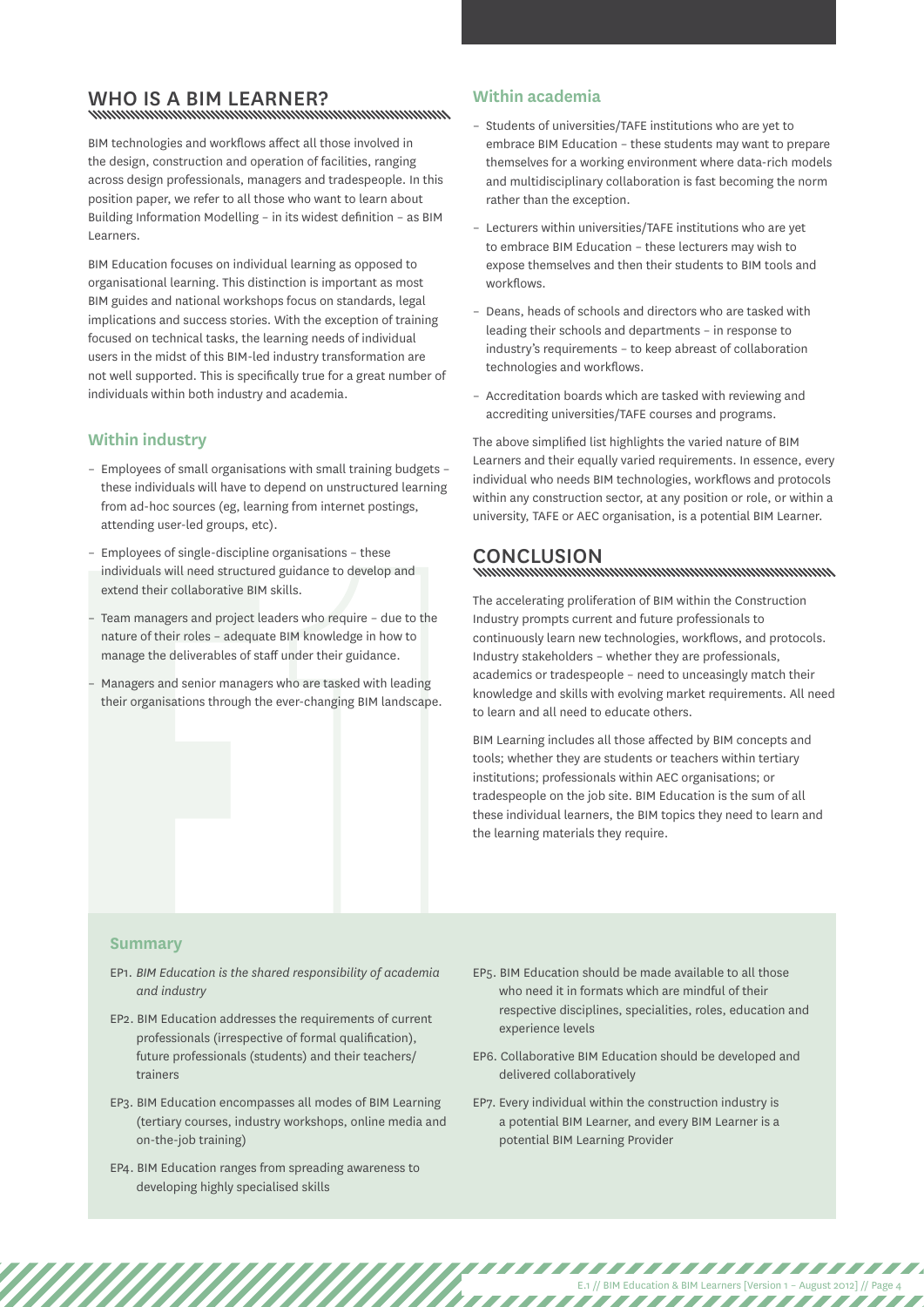

# *E2 BIM Learning Providers*





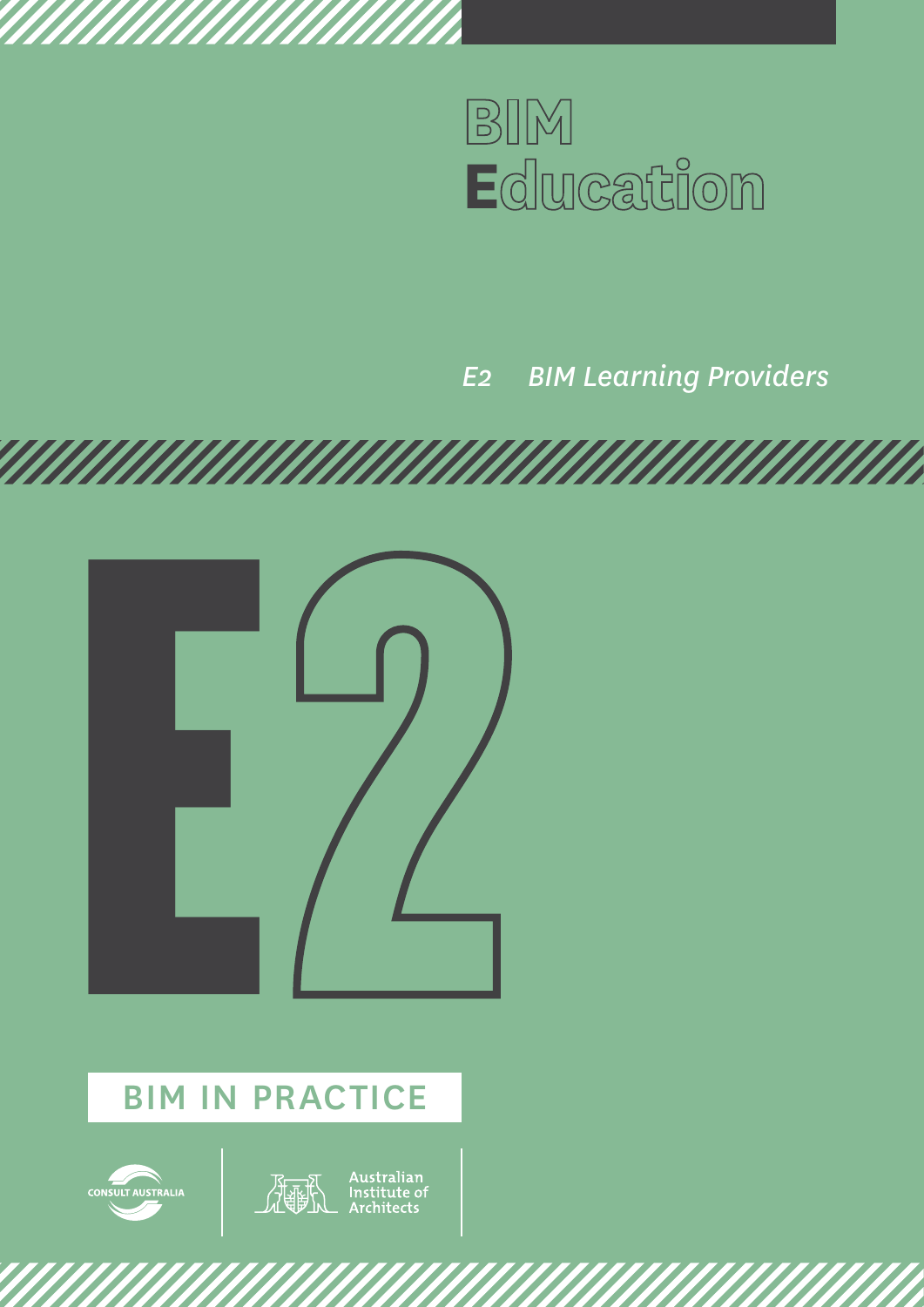

# *E2 BIM Learning Providers*

<u>TAN MANAMAN MANAMAN MANAMAN M</u>

#### **Contributors:**

Bilal Succar (Chair) // Change Agents

Carl Agar, Menco Electrical

Scott Beazley, Project Services

Paul Berkemeier, Australian Institute of

Architects

Richard Choy, NATSPEC//Construction Information

Rosetta Di Giangregorio, RMIT / TAFE

Steven Donaghey, Suters Architects

Chris Linning, Sydney Opera House

Jennifer Macdonald, UTS

Rodd Perey, Architectus

Jim Plume, UNSW

- E BIM Education
- E1 BIM Education and BIM Learners
- **E2 BIM Learning Providers**
- E3 BIM Learning Spectrum

E2 BIM Learning Providers [Version 1 – August 2012]

Disclaimer:

All material in this document is copyright to:

• either, or jointly, the Australian Institute of Architects and Consult Australia; or

 $\cdot$  a third party, from whom the material is licensed for inclusion on this site.

No reproduction of the material is authorised unless written permission is first obtained from both the Australian Institute of Architects and Consult Australia.

Australian

Institute of **Architects** 



This document is jointly published by the Australian Institute of Architects and Consult Australia and contains information prepared by the joint Australian Institute of Architects and Consult Australia BIM/IPD Steering Gr The Australian Institute of Architects and Consult Australia make no representations, either jointly or severally, about the content and suitability of the material, for any purpose, It is provided 'as is' without express any warranties of merchantability or fitness. In no event will the Australian Institute of Architects or Consult Australia be liable, whether in contract, negligence or other action arising out of or in connection with the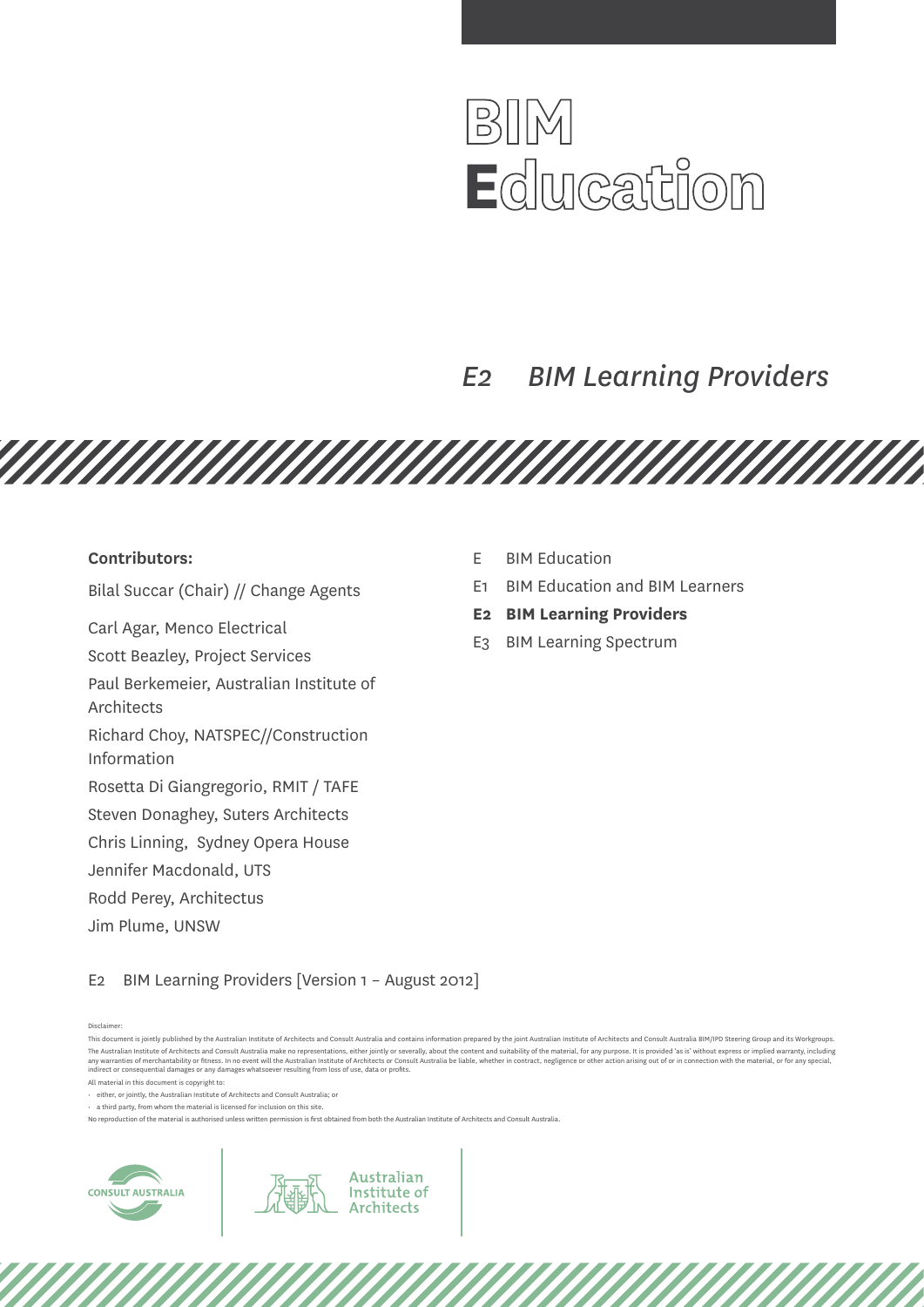INTRODUCTION<br>www.www.www.www.www.www.www.www.ww

BIM Learning Providers are all those who provide BIM Education, training and development: universities, TAFE, professional associations, Architecture, Engineering, Construction (AEC) organisations, registered training organisations, etc. The working group conducted an initial investigation into the current status of BIM Education within academia and across professional associations. Below is a summary of the findings which influenced this position paper:

## BIM Education within academia – UNIVERSITIES<br>www.www.www.www.www.www.www.www.ww

A recent study – coupled with a literature review and international interviews<sup>1</sup> - indicated that most universities are yet to run fully collaborative BIM courses between students of the three AEC disciplines. However, there is an increasing number of universities around the world who are (a) either currently investigating BIM Education or (b) have actively initiated a BIM-focused, multidisciplinary educational curriculum at undergraduate and/or graduate levels.

within graduate programs<sup>2</sup>). In Au<br>
(the University of Technology in S<br>
Australia, and the University of Ne<br>
in Code BIM: Collaborative Design<br>
Office of Learning and Teaching ((<br>
develop collaborative programs b<br>
BIM tec In recent months and years, BIM concepts and tools have gradually started appearing within tertiary institutions (especially within graduate programs<sup>2</sup>). In Australia, three universities (the University of Technology in Sydney, the University of South Australia, and the University of Newcastle) are currently involved in Code BIM: Collaborative Design Education using BIM<sup>3</sup> - an Office of Learning and Teaching (OLT) project that aims to develop collaborative programs between AEC disciplines using BIM technologies and processes.

Introducing BIM Education into academia is a difficult change process and – like any major change process – it is likely to encounter resistance. Some of the reported difficulties include:

- 1. The difficulty of introducing new topics into an already crowded curriculum.
- 2. Unfamiliarity of lecturers with BIM and other fast-paced technologies and workflows.
- 3. Reluctance of some lecturers to alter established teaching methods coupled with an unwillingness by some to retrain in new topics.
- 4.Inability to bridge the traditional educational silos of architecture, engineering and construction and deliver collaborative courses and programs.

## BIM Education within academia – vocational education and TRAINING<br>www.www.www.www.www.www.www.www.www.

BIM has a potentially significant impact on the vocational education and training (VET) sector<sup>4</sup> - the sector responsible for training and retraining construction industry's tradespeople (carpentry, plumbing, painting, electrical, etc) and paraprofessionals (architectural technology, building design, surveying, etc). VET covers a range of qualifications from Certificate II (AQF 2)<sup>5</sup>up to Advanced Diploma (AQF 6). All of these VET qualifications, the industry roles they represent and the education they require, are significantly affected by BIM technologies and workflows.

First, para-professional qualifications (AQF 4-6) have traditionally generated technician level graduates within a wide range of discipline areas. With the advent of BIM technologies, many have taken the opportunity to develop into BIM specialists within their respective fields and currently play diverse and increasingly important roles. A great number of modellers, model managers, BIM project coordinators and BIM managers have their roots in para-professional education. Also, in addition to the knowledge and skills para-professionals need to operate within their chosen specialities, VET trainees must now learn how to use datarich models and other technologies to collaborate with their peers, tradespeople, and AEC professionals. New BIM-focused courses now need to be developed to ensure para-professionals are 'industry ready' at graduation – courses which necessarily include hands-on, collaborative and multidisciplinary project work.

Second, at trade qualification levels (AQF 2-3), the increasing availability of accurate, information-rich models is starting to impact the construction site. While many in the steel detailing and mechanical ducting professions have been using 3D CAD for many years (especially for offsite prefabrication), BIM has highlighted the need for a tighter coordination between many trades and specialties. This in turn has dramatically increased the need for highly trained technicians with additional experience in model interrogation, clash detection, construction sequencing and quantity take-off. These skills should now be included in trade certificate courses so trainees benefit from available BIM technologies and can collaborate efficiently with professionals, para-professionals, product suppliers and others within the construction supply chain.

- 1 This is based on a recent investigation conducted by Jennifer Macdonald, an EWG member and PhD candidate at the University of Technology, Sydney.
- 2 For example, refer to BIM Education programmes in the UK: MSc/Dip/Cert *BIM and Integrated Design* (University of Salford - [http://bit.ly/LHIetA\)](http://bit.ly/LHIetA), and the recently announced *MSc Building Design Management with BIM*  (Northumbria University - [http://bit.ly/LHIbhe\)](http://bit.ly/LHIbhe).
- 3 For more information, refer to University of South Australia, *Code BIM*  project page - <http://bit.ly/sZFArR>.
- 4 The VET sector includes Training and Further Education (TAFE) institutions, Registered Training Organisations (RTO)s, Continuing Professional Development (CPD) providers.
- 5 The Australian Qualifications Framework (AQF) is 'the national policy for regulated qualifications in Australian education and training. It incorporates the qualifications from each education and training sector into a single comprehensive national qualifications framework.' For more information about the Australian Qualification Framework, please visit [http://www.aqf.edu.au/.](http://www.aqf.edu.au/)

77777

E2 // BIM Learning Providers [Version 1 – August 2012] // Page 3

,,,,,,,,,,,,,,,,,,,,,,,,,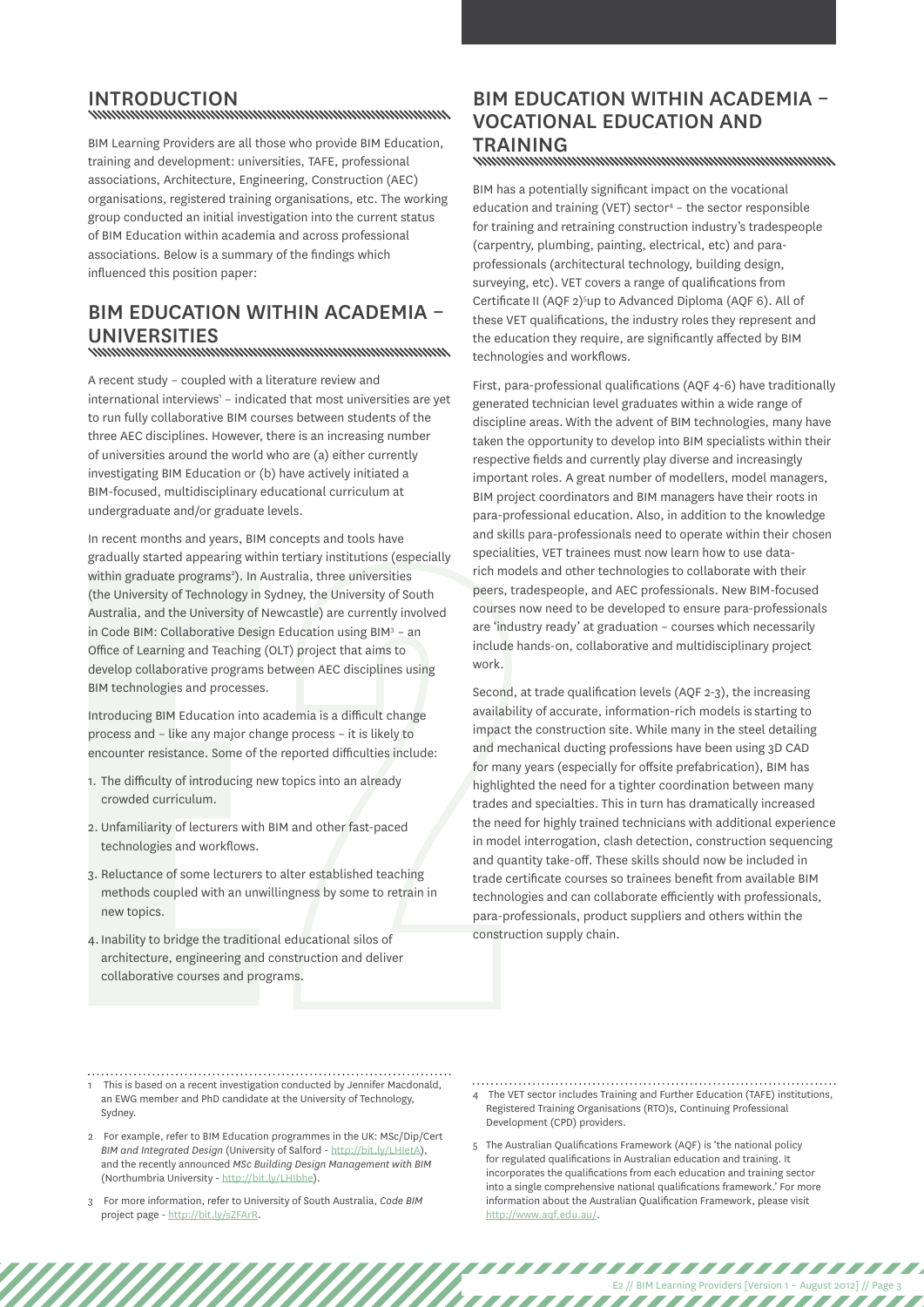### BIM Education within industry – professional associations

Professional associations can play an important role in promoting BIM Education within both academia and industry. Some of these associations provide course accreditation, certification and/or Continuing Professional Development (CPD) programs.

To develop a better understanding of the attention professional associations give to BIM Education, the EWG conducted an introductory investigation (online and phone interviews) covering 12 associations. From this initial investigation – which focused on CPD programs - we learned the following:

- 1. Eleven of the 12 associations offer Continuing Professional Development (CPD) courses to their members. Of these, most indicated an awareness of BIM, three indicated that they include BIM in their learning activities (presentations by guest professionals), and one association reported that they currently offer BIM-specific training as part of their CPD program.
- 2. Most professional associations seem to have adopted a wait-and-see approach. Some are learning from each other – especially from those who have recently developed a BIMfocused set of deliverables and most indicated a keen interest in learning more about BIM Education.

## BIM Education within industry – ORGANISATIONAL TRAINING<br>www.www.www.www.www.www.www.www.ww

**BIM EDUCATION W**<br> **ORGANISATIONAL**<br>
SIM training within organisations<br>
of BIM Education. Driven by imme<br>
design, construction and operation<br>
the necessary training to generat<br>
with their project partners. Training organis BIM training within organisations is another important aspect of BIM Education. Driven by immediate business benefit, many design, construction and operation companies offer their staff the necessary training to generate and share data-rich models with their project partners. Training offered – whether on-the-job or through registered training organisations – is mainly technical,

focused on cultivating the skills necessary to use BIM's ever expanding repertoire of tools and workflows. However, other types of training are less frequently provided-training which targets the soft skills necessary to manage multidisciplinary teams and deliver collaborative BIM projects (eg, team management skills, meeting facilitation, conflict resolution).

While some organisations prefer to offer their own customised, in-house BIM training, many would argue (especially those with limited training budgets) for integrating BIM Education/training within universities so students are industry-ready by the time they enter the employment market. Others would also argue that professional associations should make available non-technical BIM training for managers and senior staff (eg, project leaders, team managers). Such training is not available on demand but through irregular BIM-focused conferences and workshops.

# CONCLUSION<br>http://www.https.com/www.https.com/www.html

There are many stakeholders involved in the provision of BIM Education. Within academia, universities and TAFE institutions have already started to deliver a range of BIM course offerings. Within industry, professional associations have also started – albeit slowly – to offer BIM leaning opportunities to their members through their varied CPD programs. Driven by market imperatives, AEC organisations have continued to invest heavily in BIM training with a clear focus on developing staff's technical capabilities. In summary, although much progress has been made over the past few years, much effort is still needed to extend BIM education across professional boundaries and to encourage stakeholders to embrace a more collaborative approach to BIM learning and project delivery.

#### **Summary**

- EP8. BIM adoption within industry and academia is a significant change process (technical, procedural, cultural) which requires a significant investment in systems and people.
- EP9. Accreditation and professional associations should engage with universities to develop new collaborative BIM courses or to integrate the principles and technologies of multidisciplinary collaboration into their existing curricula.
- EP10. Tradespeople and para-professionals stand to benefit and contribute to BIM and its wide-ranging effect on project lifecycle phases and construction supply chains. The VET sector should incorporate data-rich models and multi-party collaborative workflows into educational curricula and delivery strategies.
- EP11. There is need to de-mystify the BIM process and develop integrated, coordinated and viable BIM training modules delivered via professional associations. These training modules should align with university/TAFE curricular and tightly complement their educational deliverables.
- EP12. There is a need for BIM-ready graduates. Availability of adequately prepared graduates will minimise (or at least refocus) the training delivered by AEC organisations.
- EP13. There is a need for regular BIM Learning opportunities and non-technical BIM learning materials, specifically tailored for senior and executive staff.
- EP14. There is a need to consider how to assess and improve the BIM knowledge, skill and experience of current professionals, para-professionals and tradespeople.

E2 // BIM Learning Providers [Version 1 – August 2012] // Page 4

,,,,,,,,,,,,,,,,,,,,,,,,,

,,,,,,,,,,,,,,,,,,,,,,,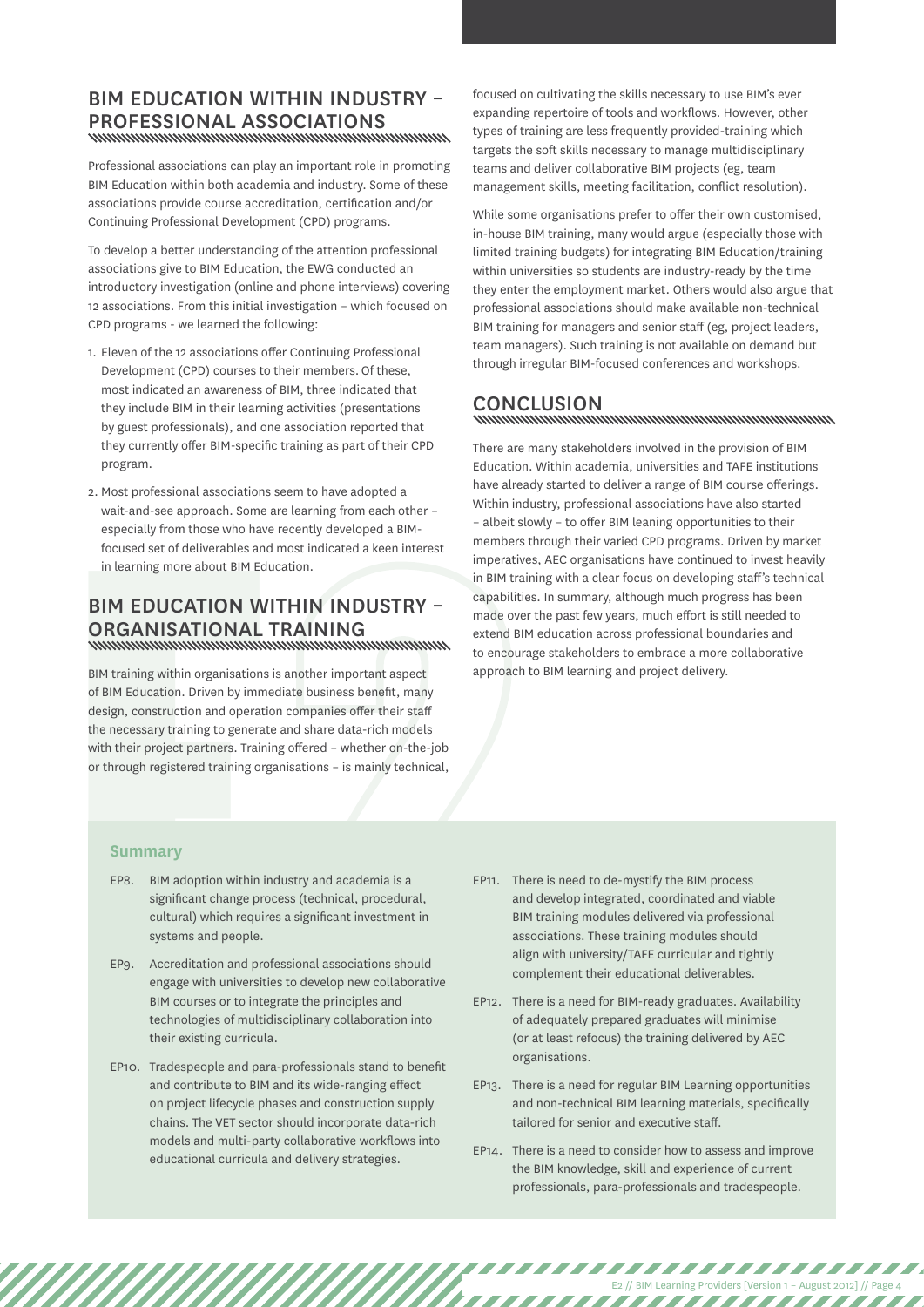

*E3 BIM Learning Spectrum*





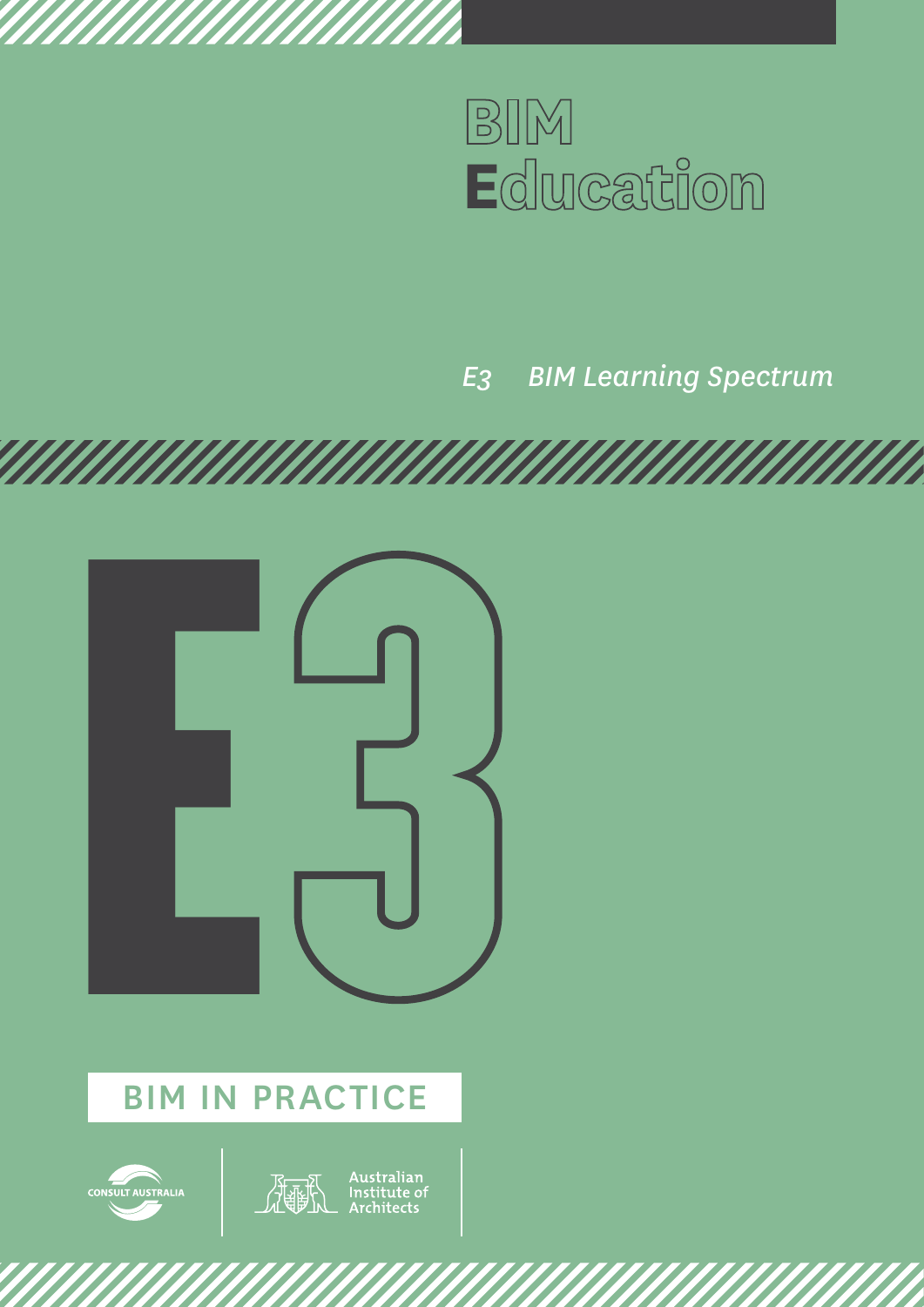

# *E3 BIM Learning Spectrum*

<u>TAN MANAMAN MANAMAN MANAMAN M</u>

#### **Contributors:**

Bilal Succar (Chair) // Change Agents

Carl Agar, Menco Electrical

Scott Beazley, Project Services

Paul Berkemeier, Australian Institute of

Architects

Richard Choy, NATSPEC//Construction Information

Rosetta Di Giangregorio, RMIT / TAFE

Steven Donaghey, Suters Architects

Chris Linning, Sydney Opera House

Jennifer Macdonald, UTS

Rodd Perey, Architectus

Jim Plume, UNSW

- E BIM Education
- E1 BIM Education and BIM Learners
- E2 BIM Learning Providers
- **E3 BIM Learning Spectrum**

E3 BIM Learning Spectrum [Version 1 – August 2012]

Disclaimer:

All material in this document is copyright to:

• either, or jointly, the Australian Institute of Architects and Consult Australia; or

 $\cdot$  a third party, from whom the material is licensed for inclusion on this site.

No reproduction of the material is authorised unless written permission is first obtained from both the Australian Institute of Architects and Consult Australia.

Australian

Institute of **Architects** 



This document is jointly published by the Australian Institute of Architects and Consult Australia and contains information prepared by the joint Australian Institute of Architects and Consult Australia BIM/IPD Steering Gr The Australian Institute of Architects and Consult Australia make no representations, either iointly or severally, about the content and suitability of the material, for any purpose, It is provided 'as is' without express any warranties of merchantability or fitness. In no event will the Australian Institute of Architects or Consult Australia be liable, whether in contract, negligence or other action arising out of or in connection with the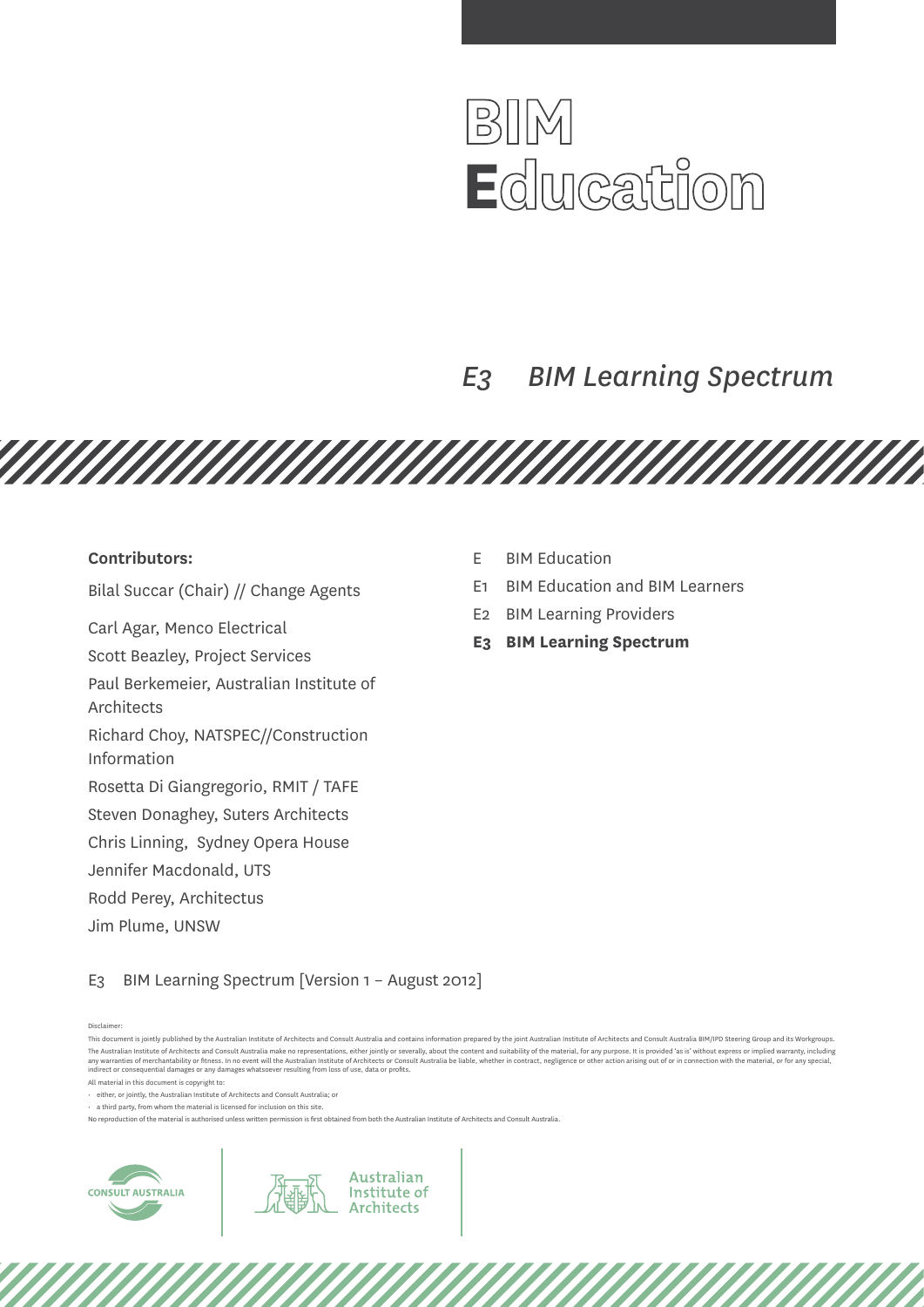# INTRODUCTION<br>www.www.www.www.www.www.www.www.ww

The BIM Learning Spectrum is composed of all BIM topics (technical, operational and managerial), across project lifecycle phases, and specialities. Depending on the perspective adopted, these topics can be identified as learning topics, teaching subjects or individual competencies. This paper adopts the perspective of the learner and will use the term individual **BIM**  Competencies<sup>1</sup> to represent the granular elements within the broad BIM Learning Spectrum.

## Understanding individual COMPETENCIES<br>www.www.www.www.www.www.www.www.ww

The BIM Learning Spectrum includes all that should be learned about BIM technologies, workflows and protocols. It is the combined list of all learnable BIM subject matter within construction disciplines and roles; the ever-changing sum of individual BIM competencies which industry practitioners and students need to learn.

According to the US Department of Education, a competency is a 'combination of skills, abilities, and knowledge needed to perform a specific task'<sup>2</sup>. Using this definition as a base, a BIM Competency is the combination of conceptual knowledge, BIM skills (practical knowledge) and experience necessary to perform a BIM-related task.

 $\begin{minipage}[c]{0.9\linewidth} \begin{tabular}{l} \textbf{2} \quad \textbf{Refer to Defining and Assessing Learning: Exploring Computer, Based} \end{tabular} \end{minipage}$ Initiatives (2001), the US Department of Education; National Center for Education Statistics, page 1. Note that the Australian Qualification Framework (AQF) indirectly defines the term competency as follows 'Training Packages use competency standards to describe the skills and knowledge needed to perform effectively in the workplace' – refer to AQF Certificate I Guidelines.

1 BIM Education focuses on individual attainment of BIM skill and knowledge. Every BIM subject matter – if used within the context of educating/training individuals – will be referred to as a BIM competency.

an Industry Framework

for Collaborative BIM

Professional Development

extend current

discipline-specific

**CPD PROGRAMS** 

develop new

multidisciplinary CPD PROGRAMS

**BIM/IPD Steering** 

Committee and

other **WORKING** 

**GROUPS INPUT** 

por-roviewed **RESEARCH** 

identify

topics

Α

AIA/Consult Australia **BIM Education Working Group** Collaborative BIM Education Fran Part A v1.1

learning facilitation

 $tho$ 

develon

modules

F



combine classified topics







Succar, 2012

B









an Academic Framework

for Collaborative BIM

Education based on AQF

E

extend current

ACCREDITED

**PROGRAMS** 

develop new

ACCREDITED

PROGRAMS



**BIM** topics **FILTERS** & TAGS

E3 // BIM Learning Spectrum [Version 1 – August 2012] // Page 3

,,,,,,,,,,,,,,,,,,,,,,,,

777777777777

Figure 1. Collaborative BIM Education Framework Part A v1.1

an industry

**SURVEY**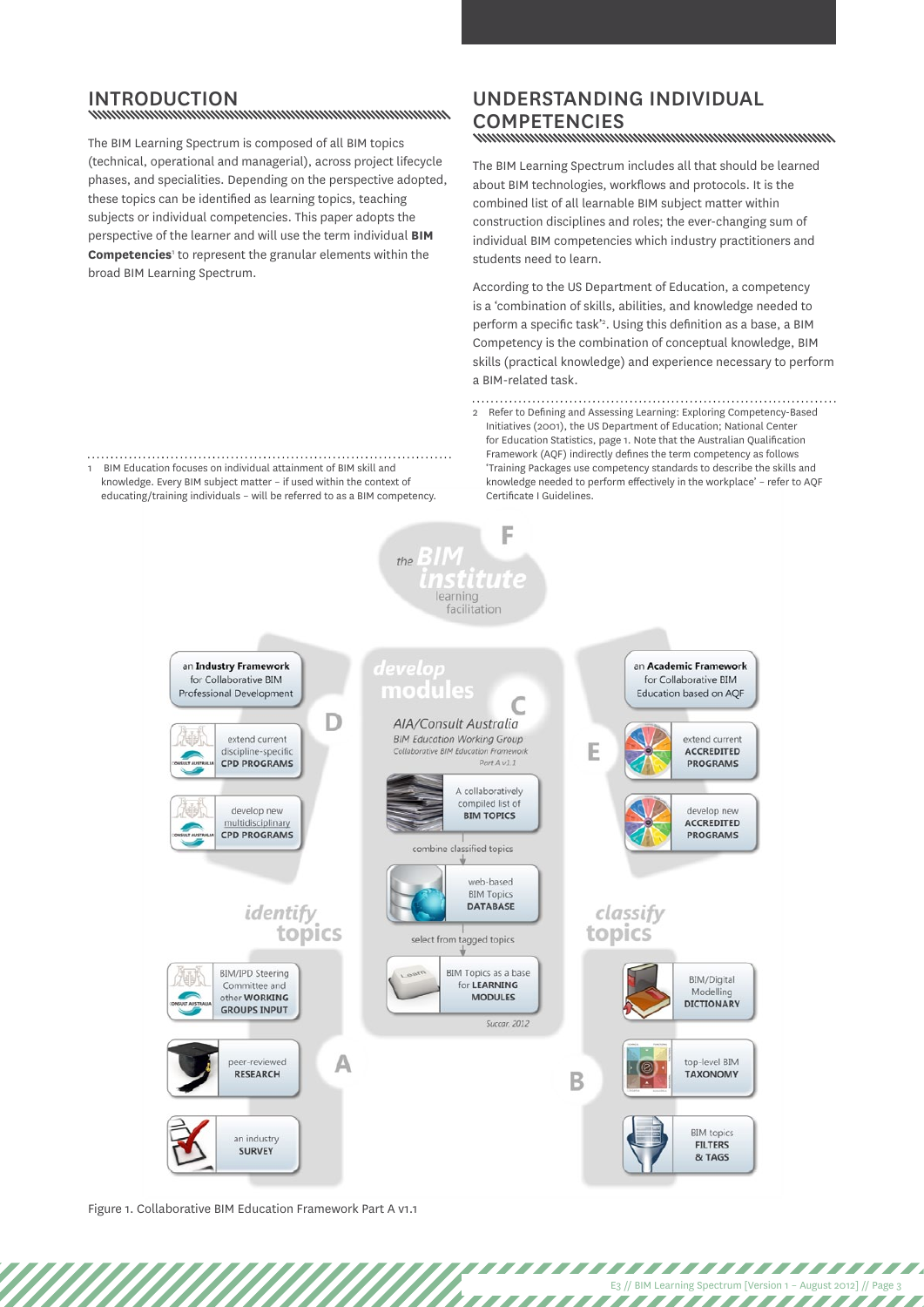There are hundreds or even thousands of BIM Competencies which can be learned by individuals involved in the design, construction and operation of the built environment. These individuals range in their position of responsibility and role within the construction supply chain. For example, an architect implementing a spatial program within a hospital model will require a different set of competencies from an engineer performing thermal analysis on those spaces. Also, the competencies needed by a junior modeller during their dayto-day activities are quite different from those required by a team manager responsible for coordinating the efforts of many individuals.

For BIM competencies to be defined in a useful manner, they need to be organised against overlapping criteria: disciplines, specialties, roles and levels of practical experience. Some classifications which can be used to organise BIM Competencies already exist (eg, OmniClass Table 33 – Disciplines) while others need to be specifically developed. In organising competencies, the EWG acknowledges that:

- 1. Some BIM Competencies will be applicable across several disciplines and roles while other competencies will be specific to a single discipline or role.
- 2. The same BIM Competency may be delivered and measured differently by each BIM Learning Provider. A university may, for example, use Bloom's taxonomy as a basis to deliver and measure student learning, while an AEC organisation may use a simpler three or five-scale model. To account for this variation between different BIM Learning Providers – and particularly between academia and industry – the process of identifying BIM topics or competencies should be kept separate from the process of measuring them.

## Defining the BIM Learning SPECTRUM<br>www.www.www.www.www.www.www.www.www.

introduces a partial framework (refer to Figure 1) subdivided into six main components:

#### *Component A. Identifying BIM Competencies*

The framework highlights three main ways to identify BIM Competencies:

- A seed set of BIM Competencies has already been identified by this Working Group3.
- BIM Topics and Competencies will be identified through reviewing peer-reviewed literature, benefiting from relevant educational frameworks (refer back to Document E2 – 2.1 & 2.2), and surveying the educational requirements of participating institutions.
- BIM Topics are identified through a survey, a set of workshops and discussions with industry and by harvesting the knowledge of different groups through their representative associations.

#### *Component B. Classifying BIM Competencies*

For BIM Competencies as a basis for BIM Education, they should be clearly and consistently defined:

- A BIM dictionary to clarify BIM terms and acronyms across all topics. It will structure the syntax governing BIM Competencies (how a competency is named, defined, abbreviated, etc).
- A top-level taxonomy (a classification) to organise all BIM Competencies under a single hierarchy. This is important to collect all current and future learning topics in one structured list.
- A number of BIM labels (eg, role groups, disciplines, difficulty levels, delivery modes, etc) to organise BIM Competencies against several criteria (a faceted classification).

E3 // BIM Learning Spectrum [Version 1 – August 2012] // Page 4

,,,,,,,,,,,,,,,,,

,,,,,,,,,,,,,,,,,,,,,,,,,,

| ior champic, use biooni's taxonomy as a basis to uctiver and<br>measure student learning, while an AEC organisation may<br>use a simpler three or five-scale model. To account for this<br>variation between different BIM Learning Providers - and<br>particularly between academia and industry - the process<br>of identifying BIM topics or competencies should be kept<br>separate from the process of measuring them.<br><b>DEFINING THE BIM LEARNING</b><br><b>SPECTRUM</b><br>www.munummunummunummunummunum |                                       |                            |            | (how a competency is named, defined, abbreviated, etc).<br>- A top-level taxonomy (a classification) to organise all BIM<br>Competencies under a single hierarchy. This is important to<br>collect all current and future learning topics in one structured<br>list.<br>- A number of BIM labels (eg, role groups, disciplines, difficulty<br>levels, delivery modes, etc) to organise BIM Competencies<br>against several criteria (a faceted classification).<br>This may be better understood by referring to the sample table |                                                                                                                                                                                                          |                |                                        |  |
|---------------------------------------------------------------------------------------------------------------------------------------------------------------------------------------------------------------------------------------------------------------------------------------------------------------------------------------------------------------------------------------------------------------------------------------------------------------------------------------------------------------------|---------------------------------------|----------------------------|------------|-----------------------------------------------------------------------------------------------------------------------------------------------------------------------------------------------------------------------------------------------------------------------------------------------------------------------------------------------------------------------------------------------------------------------------------------------------------------------------------------------------------------------------------|----------------------------------------------------------------------------------------------------------------------------------------------------------------------------------------------------------|----------------|----------------------------------------|--|
| The Collaborative BIM Education Framework intends to generate<br>discussion within and between industry and academia. As a first<br>step towards generating a comprehensive approach, this paper                                                                                                                                                                                                                                                                                                                    |                                       |                            | following: |                                                                                                                                                                                                                                                                                                                                                                                                                                                                                                                                   | 3 A list of seed individual BIM Competencies may be published online at<br>a later stage. Please visit the BIM Education page on the AIA/Consult<br>Australia website - http://bim.architecture.com.au/. |                |                                        |  |
| <b>BIM TOPICS</b><br>(competency)                                                                                                                                                                                                                                                                                                                                                                                                                                                                                   | <b>TAXONOMY</b><br>(competency class) | Discipline                 | Sector     | Speciality                                                                                                                                                                                                                                                                                                                                                                                                                                                                                                                        | <b>TAGS or LABELS</b><br>Role Group                                                                                                                                                                      | Difficulty     | Delivery                               |  |
| Understanding<br><b>Typical BIM</b><br>Collaboration<br>Workflows                                                                                                                                                                                                                                                                                                                                                                                                                                                   | F (Functional)                        | 33<br>(all<br>disciplines) |            |                                                                                                                                                                                                                                                                                                                                                                                                                                                                                                                                   | 2 (Team<br>Managers and<br>Project Leaders)                                                                                                                                                              | 3              | Online Video                           |  |
| Legal Implications<br>of Using Models as<br>a Primary Source of<br>Design Information                                                                                                                                                                                                                                                                                                                                                                                                                               | A (Administration)                    | $33 - 21$<br>(Design)      | All        |                                                                                                                                                                                                                                                                                                                                                                                                                                                                                                                                   | 1& 5 (Operational 4<br>Management and<br><b>External Service</b><br>Providers -<br>Legal)                                                                                                                |                | Online Video,<br>Workshop,<br>Pamphlet |  |
| Developing and<br>Managing Object<br>Libraries                                                                                                                                                                                                                                                                                                                                                                                                                                                                      | I (Implementation)                    | $33 - 21$                  | All        |                                                                                                                                                                                                                                                                                                                                                                                                                                                                                                                                   | 4 (BIM Managers)                                                                                                                                                                                         | $\overline{2}$ | Workshop                               |  |

TAXONOMY: the sample used here includes nine mutually exclusive classes. Each BIM Topic can exist under one class only.

TAGS: each BIM Topic can be tagged indefinitely. Tags are flexible, non-exclusive labels which are used to organise and then filter competencies. **Discipline, Sector and Speciality** are tags based on OmniClass Table 33 (listed as Title Level 1, 2 and 3 respectively – Title Level 4 is not used here). OmniClass is an open standard developed by the Construction Specifications Institute (CSI). **Role Group** is a sample taxonomy to identify target audience based on their organisational roles. **Difficulty Level** is a sample scale applied to each BIM topic to indicate prerequisite levels of knowledge, skill, and experience (e.g. Difficulty Level 1 topics focus on 'BIM awareness' and have no prerequisites). **Delivery Mode** identifies the recommended format(s) for delivering a BIM topic to a target audience.

777777

Tabel 1.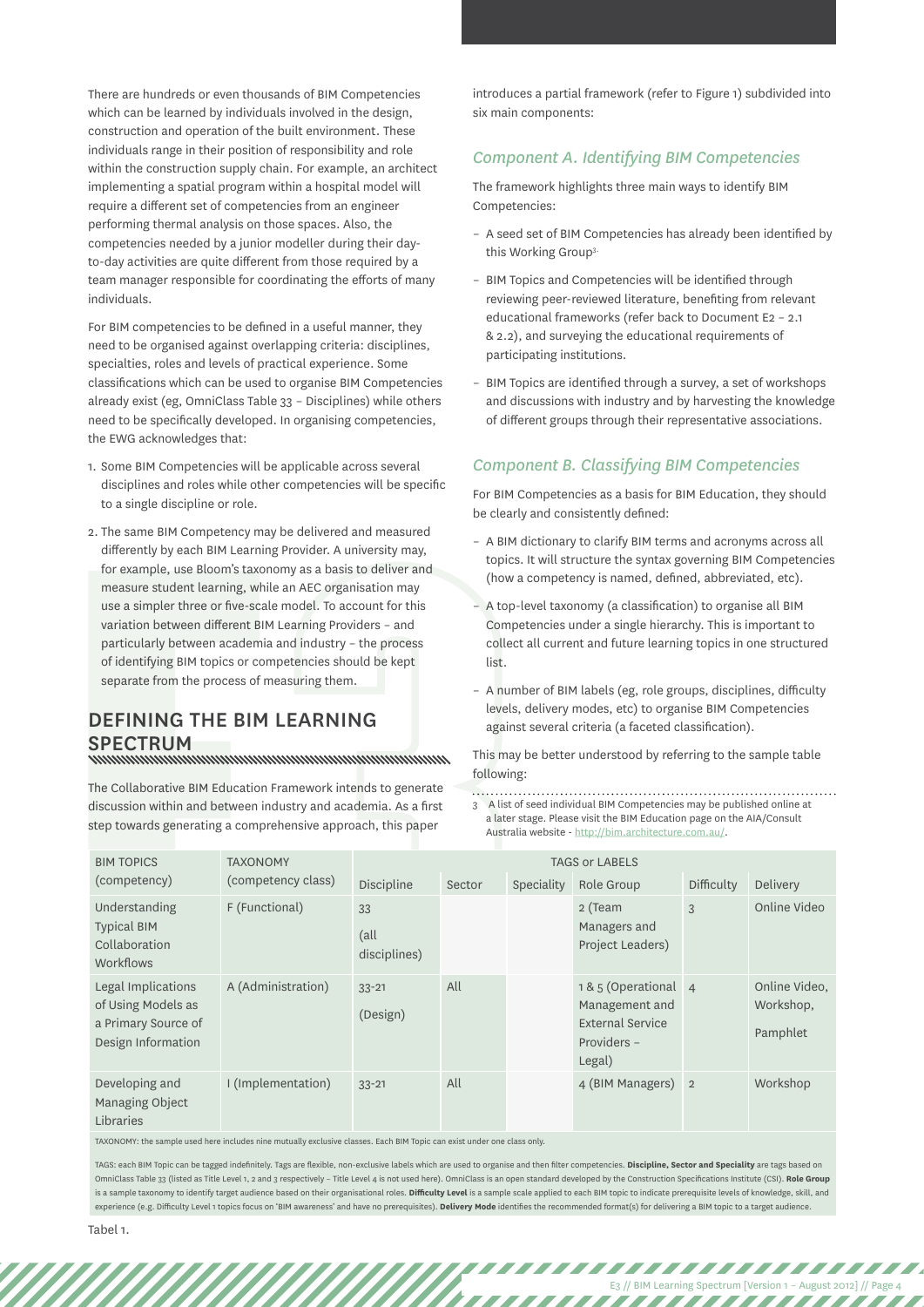| <b>BIM Learning Modules</b><br>(Target Audience)             | <b>BIM Topics Included</b><br>(Competency Class)                               | <b>Delivery Level</b><br>(Delivery Method) | <b>Prerequisites</b>              | <b>Optional Tags</b>                                              |  |
|--------------------------------------------------------------|--------------------------------------------------------------------------------|--------------------------------------------|-----------------------------------|-------------------------------------------------------------------|--|
| <b>BIM Project Facilitation</b>                              | <b>Developing a BIM</b>                                                        | Level 1                                    | Understanding                     | Workflow                                                          |  |
| (Project Managers, Clients,                                  | <b>Management Plan</b><br>(Implementation)                                     | (workshop)                                 | <b>BIM Workflows</b>              | Management,<br>Team<br>Management,<br>Conflict<br>Resolution, etc |  |
| Facility Managers)                                           | <b>Understanding Data</b><br><b>Exchange Protocols</b><br>(Functional)         | Level 1<br>(presentation)                  |                                   |                                                                   |  |
|                                                              | <b>Understanding Model</b><br><b>Progression Specifications</b><br>(Technical) | Level 2<br>(workshop)                      |                                   |                                                                   |  |
|                                                              | Other                                                                          |                                            |                                   |                                                                   |  |
| <b>Model Management for</b><br><b>Collaborative Projects</b> | <b>Understanding Data</b><br><b>Exchange Protocols</b><br>(Functional)         | Level $3$<br>(online presentation)         | <b>BIM Managers,</b><br>Technical | Data<br>Management,<br>Technical<br>Roles, Auditing<br>Protocols  |  |
| (BIM Managers, Senior<br>Technical Staff)                    | <b>Model Auditing for Model</b><br><b>Managers</b> (Technical)                 | Level 2<br>(lab)                           |                                   |                                                                   |  |
|                                                              | Other                                                                          |                                            |                                   |                                                                   |  |

Tabel 2.

### *Component C. Collating Competencies & developing BIM Learning modules*

to Document E1) is quite large in providers and other industry stak<br>BIM Competencies, a dedicated in<br>The EWG believes that an online I<br>hosted database – is the most eff<br>adequate database structure and<br>Hub will be able to s The number of BIM Topics required by BIM Learners (refer back to Document E1) is quite large in number. To enable BIM Learning providers and other industry stakeholders to collate and classify BIM Competencies, a dedicated information system is needed. The EWG believes that an online **BIM Learning Hub** – a webhosted database – is the most efficient way forward. With an adequate database structure and intuitive interface, the Learning Hub will be able to streamline the process of collecting and classifying BIM Competencies.

The online system will also be instrumental in developing **BIM Learning modules** – a collection of BIM Competencies, intended for delivery to a specific audience at a selected level of difficulty. The content and **delivery format** (course, lab, workshop, video) of each learning module depends on which group of BIM Learners are being targeted (an undergraduate student, a tradesperson, a construction manager).

BIM Learning modules can either be standardised (for the purpose of course accreditation) or customised by each BIM Learning Provider to match their constituent members. While all modules use the same BIM dictionary definitions and taxonomy classifications (as discussed in Component B), they can vary significantly in how modules are packaged and delivered to learners:

### *Component D. An industry framework for professional development*

As discussed in Document E2, many organisations and their representative bodies already deliver **BIM Learning and accreditation opportunities** to their staff and constituent members. However, to deliver the needed **Collaborative BIM Training and Development** to current professionals across disciplines and specialities, there is a need to develop a **BIM Education Cooperation Framework** between industry associations. Such a cooperation framework – even if partially subscribed to – will allow the generation and joint delivery of much needed, collaborative BIM Learning modules (in the form of Continuing Professional Development courses or similar). A well-structured and accessible BIM Learning Hub will facilitate such cooperation and allow practitioners to contribute towards and make good use of discipline-specific and multi-disciplinary BIM Learning modules.

### *Component E. An academic framework for BIM Education*

Tertiary institutions are facing specific challenges as they adopt ever-changing BIM technologies and multidisciplinary workflows (refer back to Document E2). Specialised academic frameworks for BIM Education will be needed to enable academic institutions to contribute to and benefit from the BIM Learning Hub. Such frameworks exist today (eg, the OLT project identified in Document E2) and can play an important role in aligning the deliverables of this collaborative framework with the specific requirements of tertiary education. Jointly identified and developed BIM Learning modules – customised for university lecturers or graduate/undergraduate students – can play an important role in facilitating the introduction of BIM topics into schools and faculties.

 $\boldsymbol{Z}$  ,  $\boldsymbol{Z}$  ,  $\boldsymbol{Z}$ 

E3 // BIM Learning Spectrum [Version 1 – August 2012] // Page 5

,,,,,,,,,,,,,,,,,